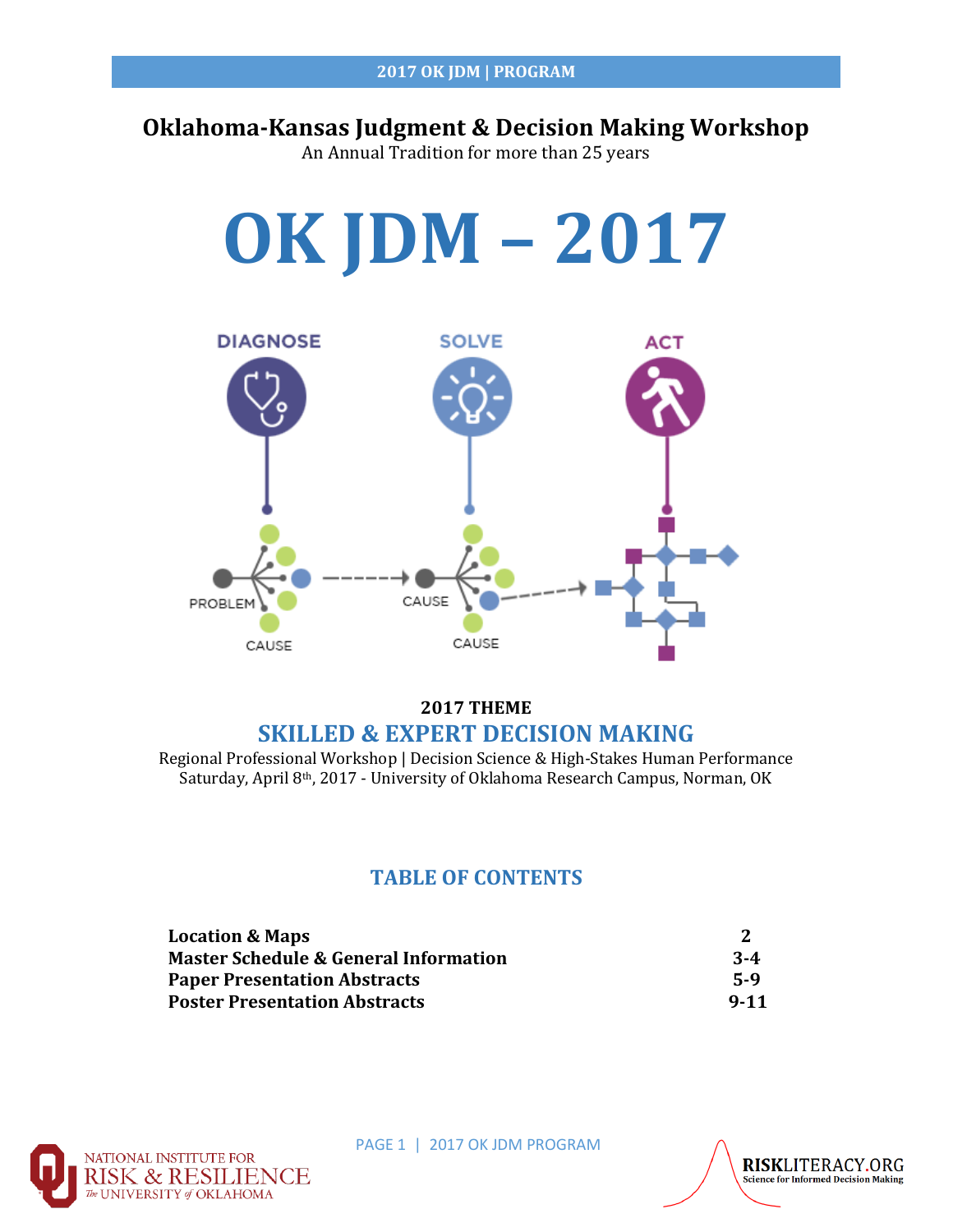#### **MEETING LOCATION:**

**2nd Floor Seminar Room, 4 Partners Place, University of Oklahoma Research Campus 301 David L Boren Blvd, Norman, OK 73072**



For more information see[: http://urc.ou.edu/opportunities/facilities/](http://urc.ou.edu/opportunities/facilities/)



PAGE 2 | 2017 OK JDM PROGRAM

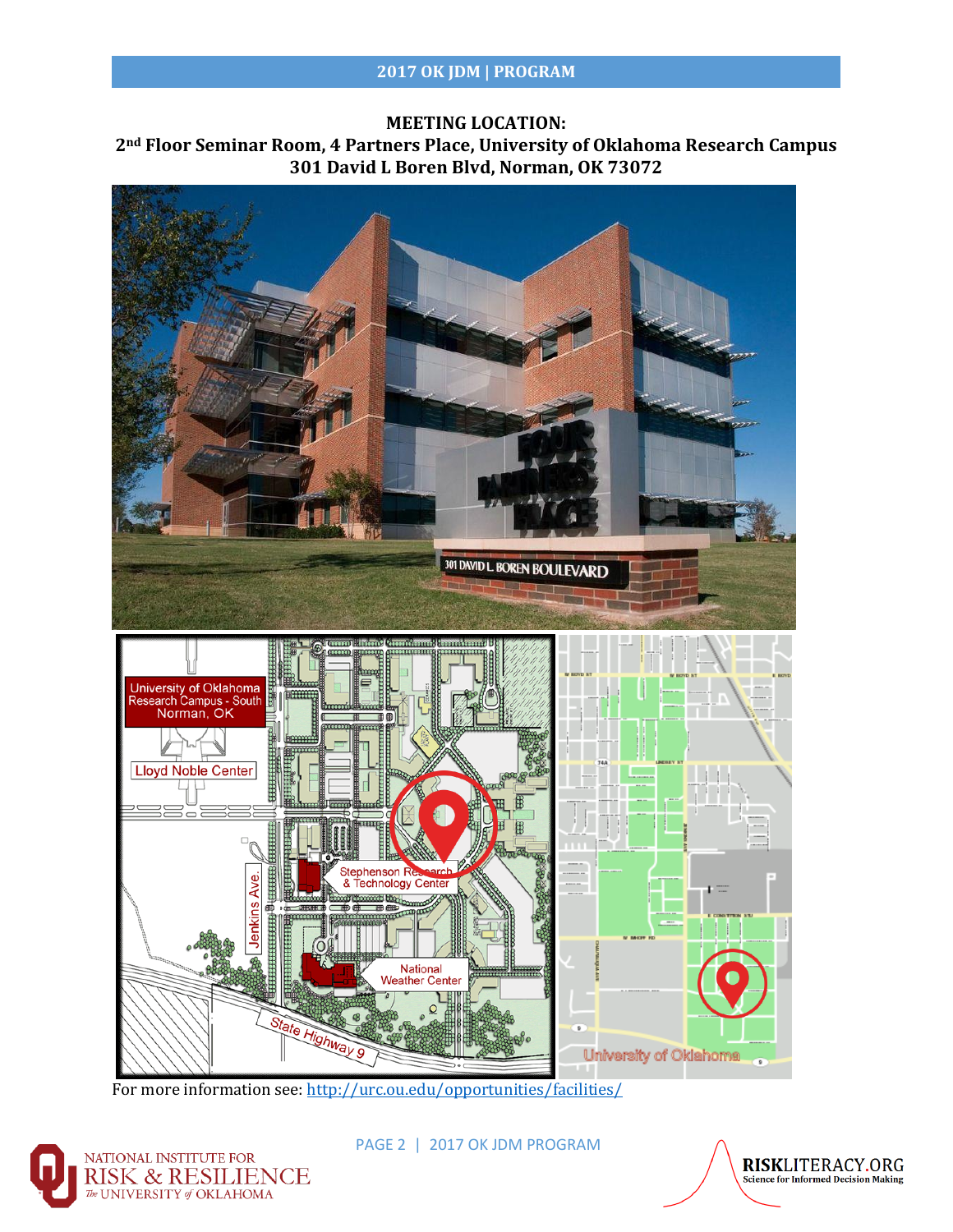#### **WORKSHOP DATE & LOCATION**

Saturday, April 8th, University of Oklahoma Research Campus Seminar Room, 4 Partners Place 301 David L Boren Blvd, Norman, OK 73072

#### **ABOUT OK JDM**

 For more than 25 years, the annual OK JDM workshop has provided a friendly, multidisciplinary forum facilitating collaborative *Decision Science and Human Performance*  research and development. The one day workshop historically takes place either in Kansas or Oklahoma, bringing together diverse practitioners, professionals, and students from the broader region (e.g., Texas, New Mexico, Nebraska, Louisiana). The workshop is open to all interested participants and qualified presenters. Although there is no set format, in recent years the workshop has included 10-20 research presentations, a research poster session, a panel discussion, and an informal social event after the conference. Registration is free. Lunch and simple refreshments (including coffee) will be provided by sponsors.

#### **ORGANIZING COMMITTEE**

Edward T. Cokely, University of Oklahoma Larry Bailey, Federal Aviation Administration Gary Brase, Kansas State University Robert Hamm, University of Oklahoma Health Science Campus Madhuri Ramasubramanian, University of Oklahoma [Grad Student Representative}

#### **SPONSORS**

- **RiskLiteracy.org** Building Collaborative Science for Informed Decision Making
- **WebMD-Medscape/RiskLiteracy.org CME program:** Communicating Risks to Patients
- **The National Institute for Risk & Resilience**

#### **STUDENT RESEARCH PRIZE**

 This year a student research award will be granted to recognize high-quality, ambitious research by a graduate student presenter. Evaluation for the award is based on national standards (see http://www.sjdm.org/awards/studentposter.pdf).

#### **WORKSHOP MASTER SCHEDULE – APRIL 8th 2017**

| 9:30-10:00am   | Check-in     | Introductions & Coffee                       |
|----------------|--------------|----------------------------------------------|
| 10:00-10:30am  | Welcome      | Workshop Overview & Skilled Decision Theory  |
| 10:30-12:30pm  | Session #1   | Professional Decision Making & Training      |
| 12:30-1:00pm   | Panel        | Q&A: Expert Performance & Decision Making    |
| $1:00-1:30$ pm | Lunch        | Lunch Break & Poster Set-up                  |
| $1:30-2:00$ pm | Posters      | <b>Poster Presentations &amp; Networking</b> |
| 2:00-3:40pm    | Session #2   | Methods, Models, & Outreach                  |
| $3:40-4:00$ pm | <b>Break</b> | <b>Coffee Break</b>                          |
| 4:00-5:20pm    | Session #3   | Skill, Vulnerability, & Decision Support     |
| 5:20-5:45pm    | Wrap-up      | Student Award, Pictures, & Wrap-up           |



PAGE 3 | 2017 OK JDM PROGRAM